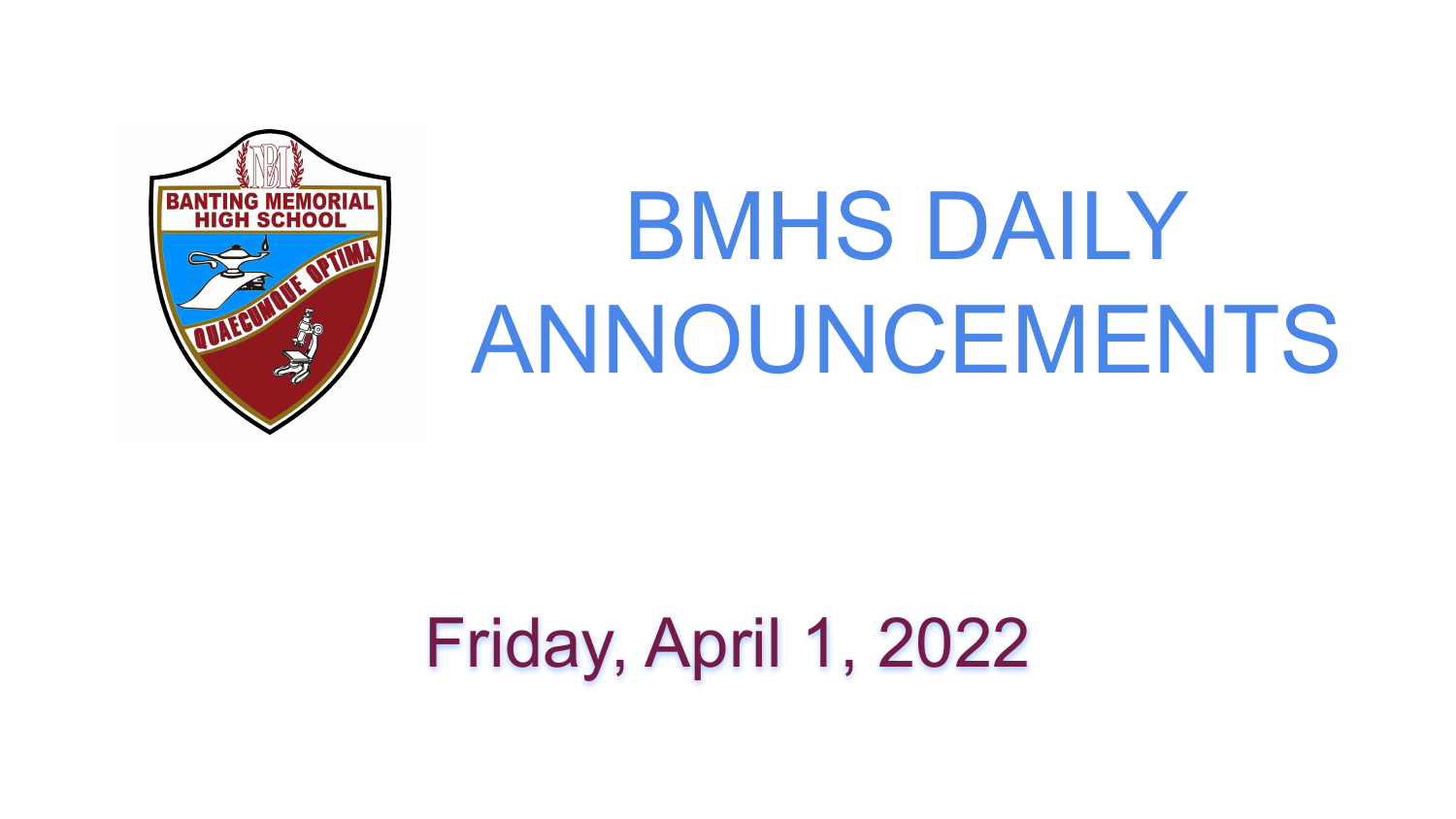#### JOIN YOUR GOOGLE CLASSROOM





Google Classroom

Every student should join their graduating class' Google Classroom to stay up to date with grade specific announcements!

Grade 9 Class of 2025 - 7fdotgt

Grade 10 Class of 2024 - pqn6r6b

Grade 11 Class of 2023 - xmntytr

Grade 12 Class of 2022 - 5kuzhmr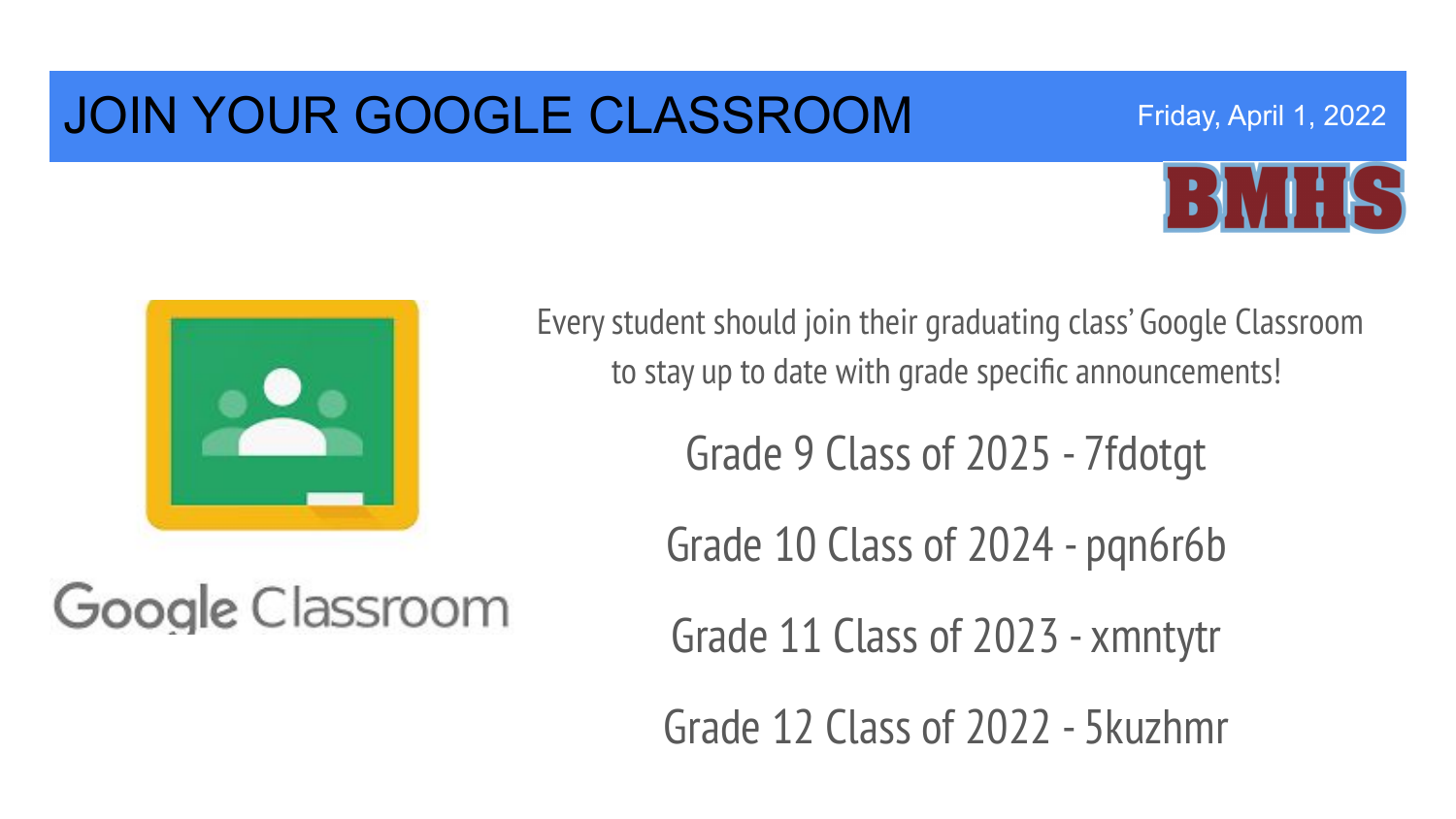#### DAILY SELF-SCREENING Friday, April 1, 2022 **Ontario** Ministry of Health | Ministry of Education **COVID-19 screening tool** for schools and child care settings **Version 4.6: March 21, 2022**

Reminder that all students must complete and pass the daily COVID-19 self-screening tool each day, prior to attending in-person learning.

Students will be asked, upon arrival at school, to confirm that it has been completed. QR Codes will also be posted outside the entrances to the school building.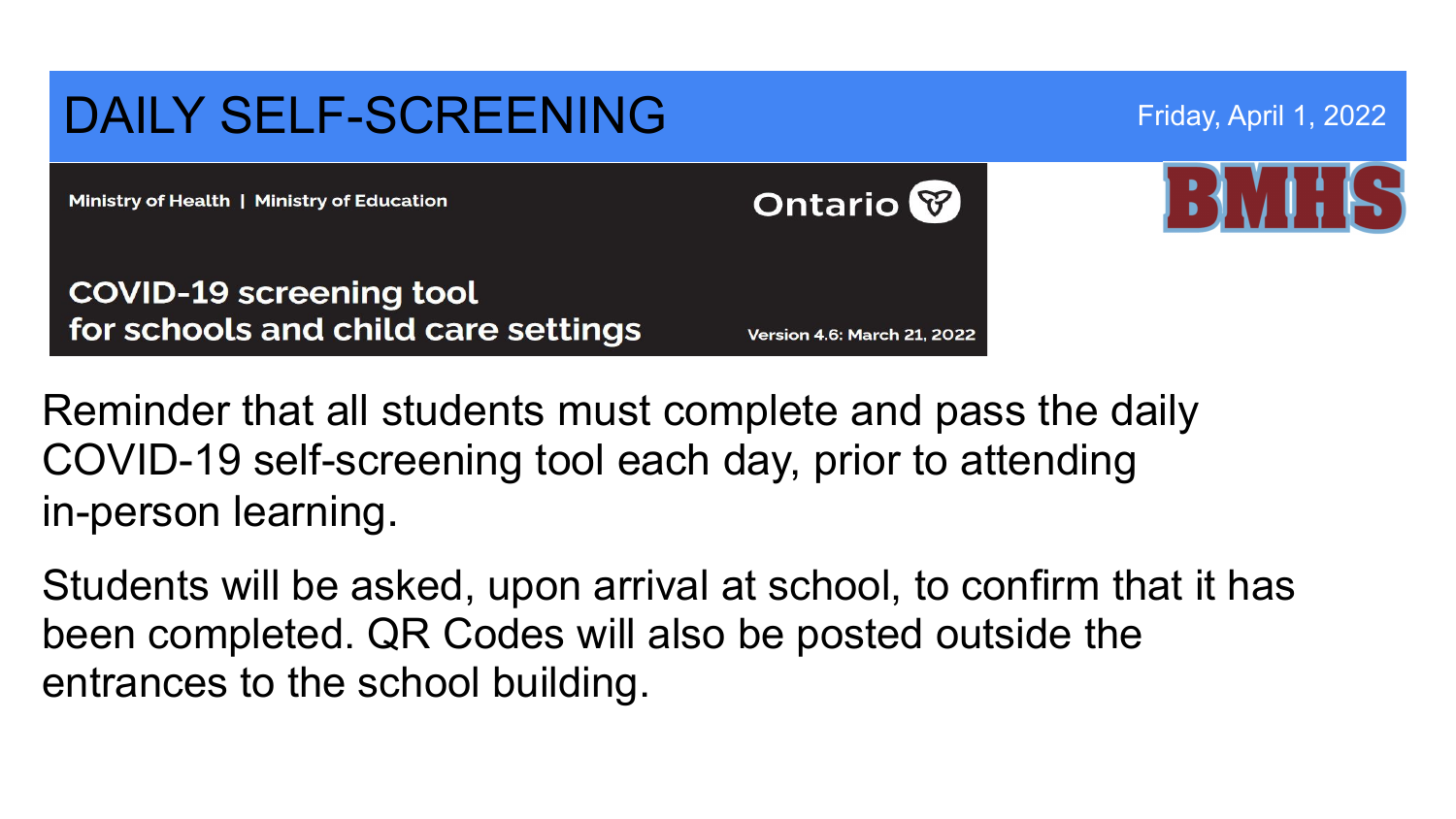#### WELLNESS CLUB **Example 2022** Friday, April 1, 2022

The wellness club will be running weekly challenges every Wednesday at lunch for the month of April. Stay tuned for more information coming on Monday.



Photo credit:hicksvillepublicschools.org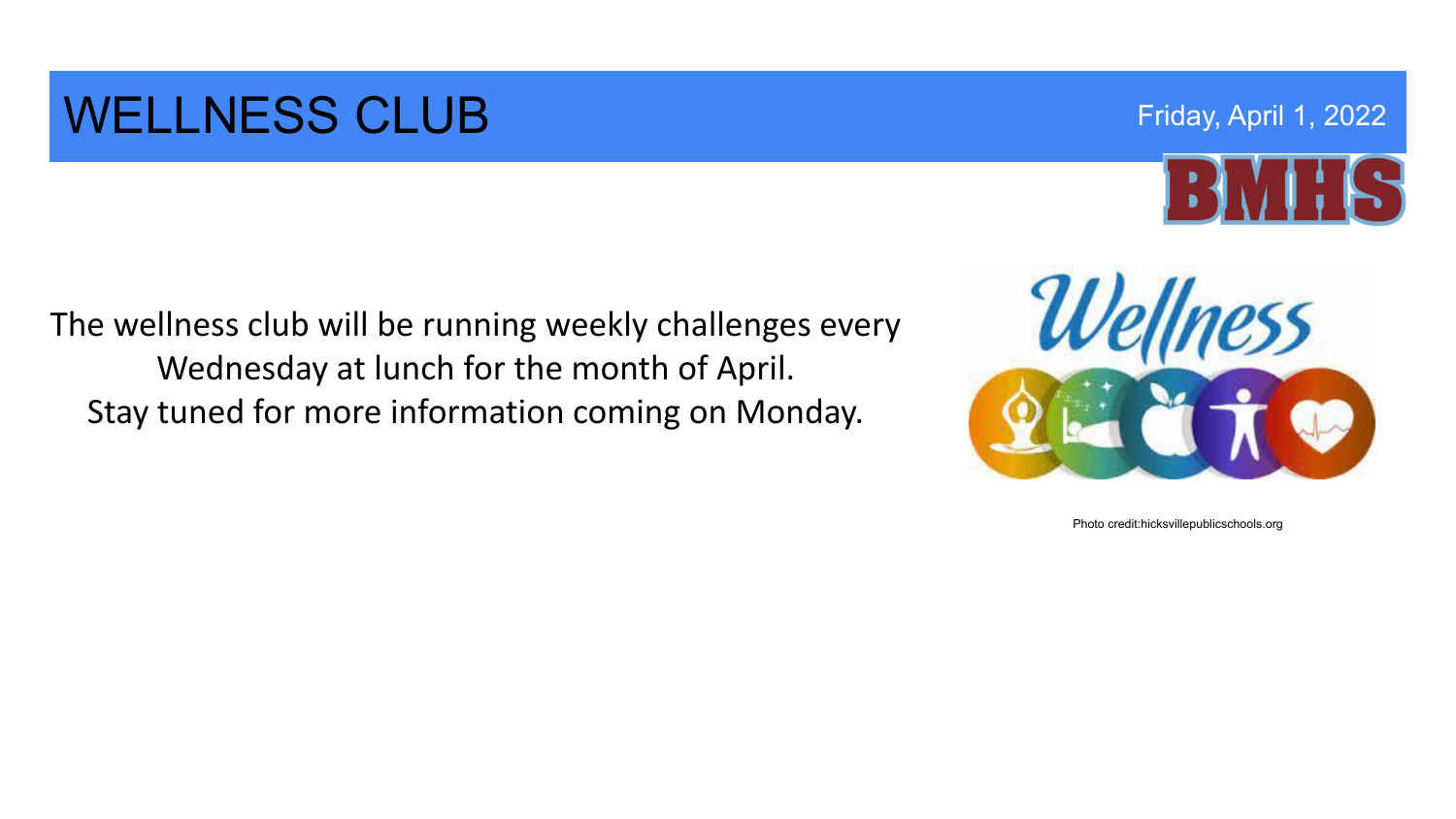### **BOOKCLUB** Friday, April 1, 2022

Banting's student book club meets today in the back of the library at 11:00 a.m. New members are welcome. We are starting a new book this week.



Photo credit:georginalibrary.ca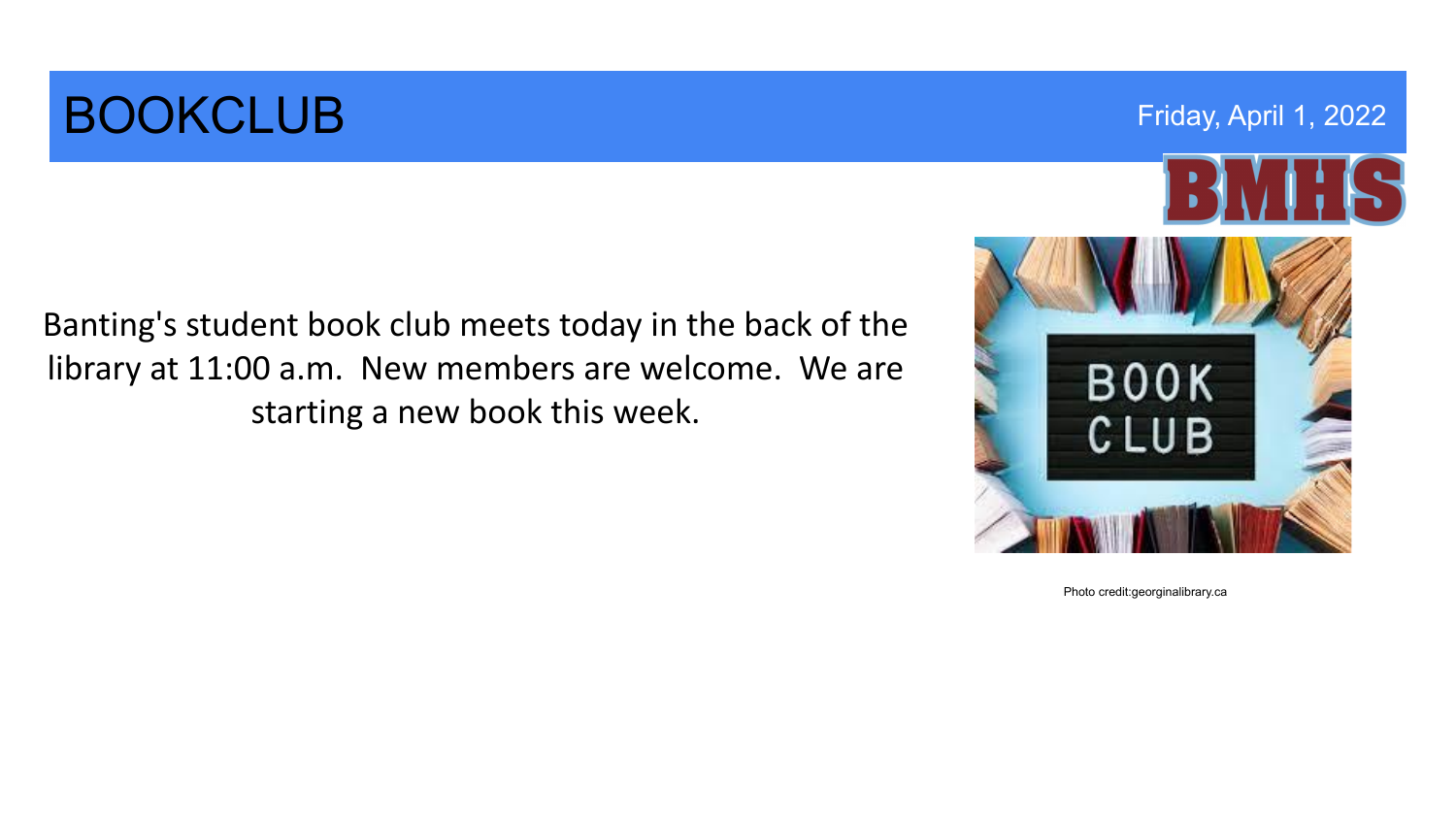



#### Attention all BSA Members! We will be meeting today at 11:00 in room 167. Hope to see you there!



Photo credit:uknews.unk.edu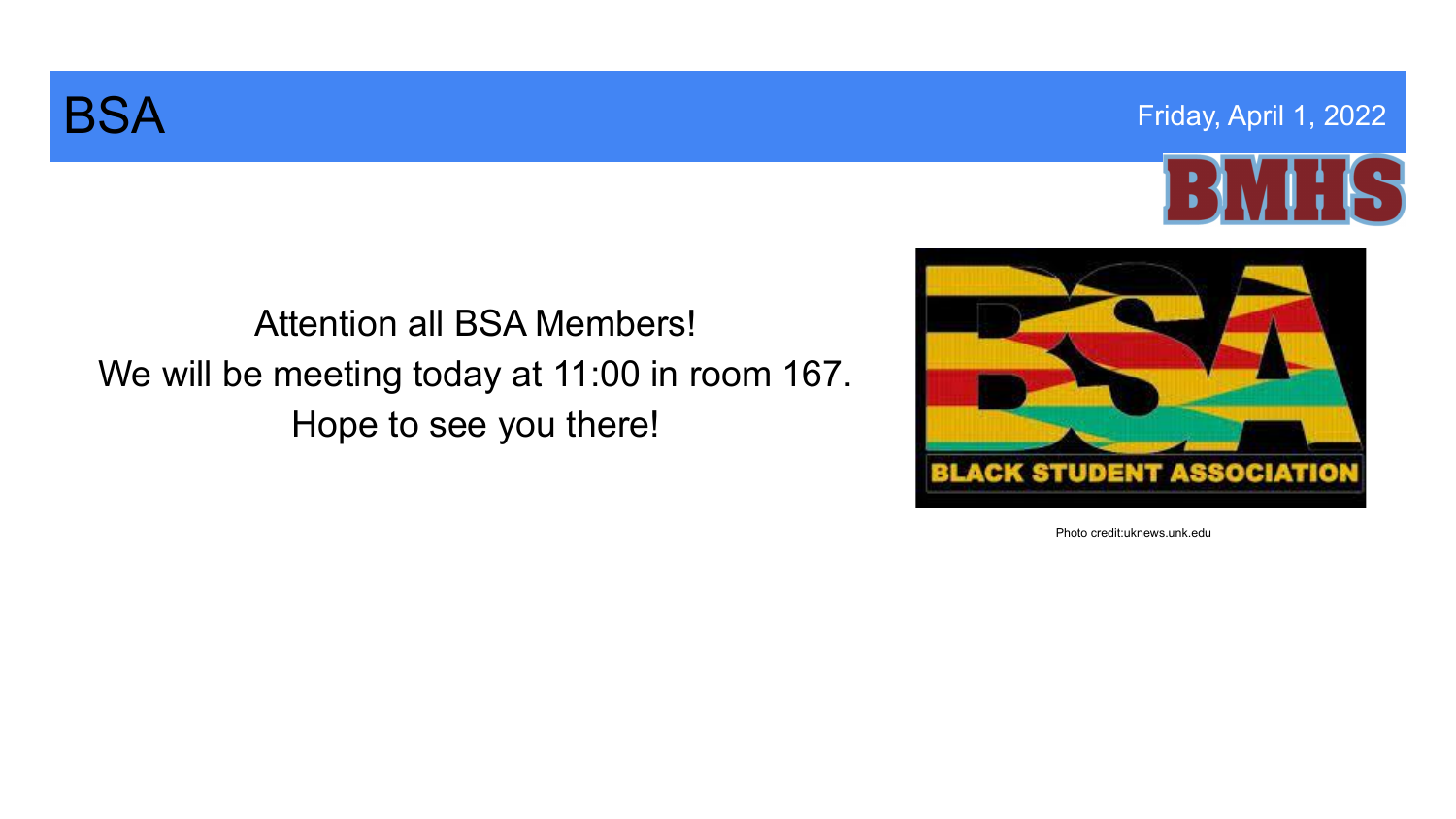### **CURLING CLUB Example 2022 Friday, April 1, 2022**

Attention curling team members! Please check your school email for an important update about the upcoming games. They have been rescheduled for next week.



Photo credit:istockphoto.com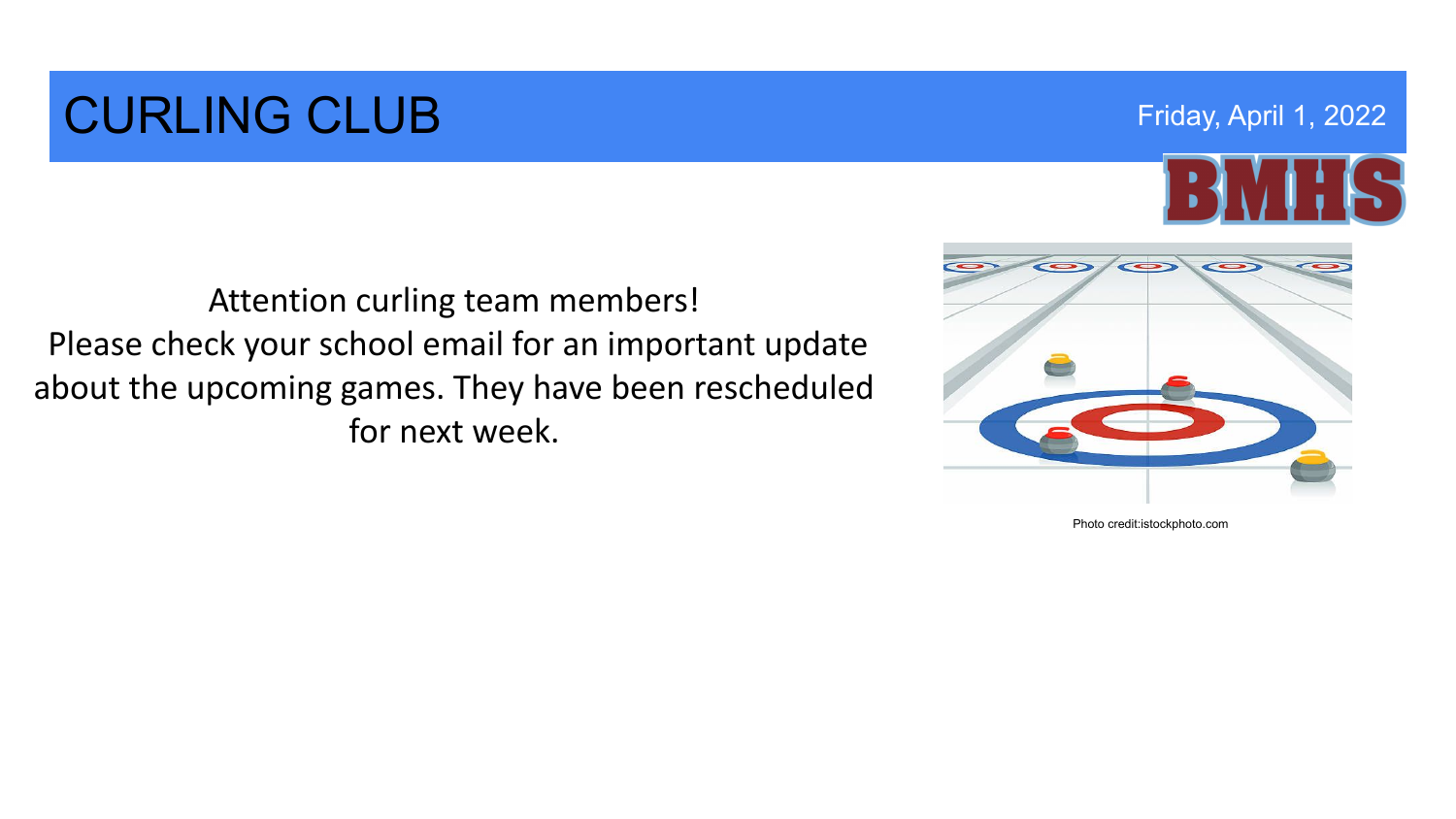### **GIRLS RUGBY** Friday, April 1, 2022



If you missed yesterday's sizing session, please stop by room 212 at lunch to get sized up for your shorts. We will also be practicing on Tuesday, April  $3^{\text{rd}}$ .



Photo credit:theprintnews.co.uk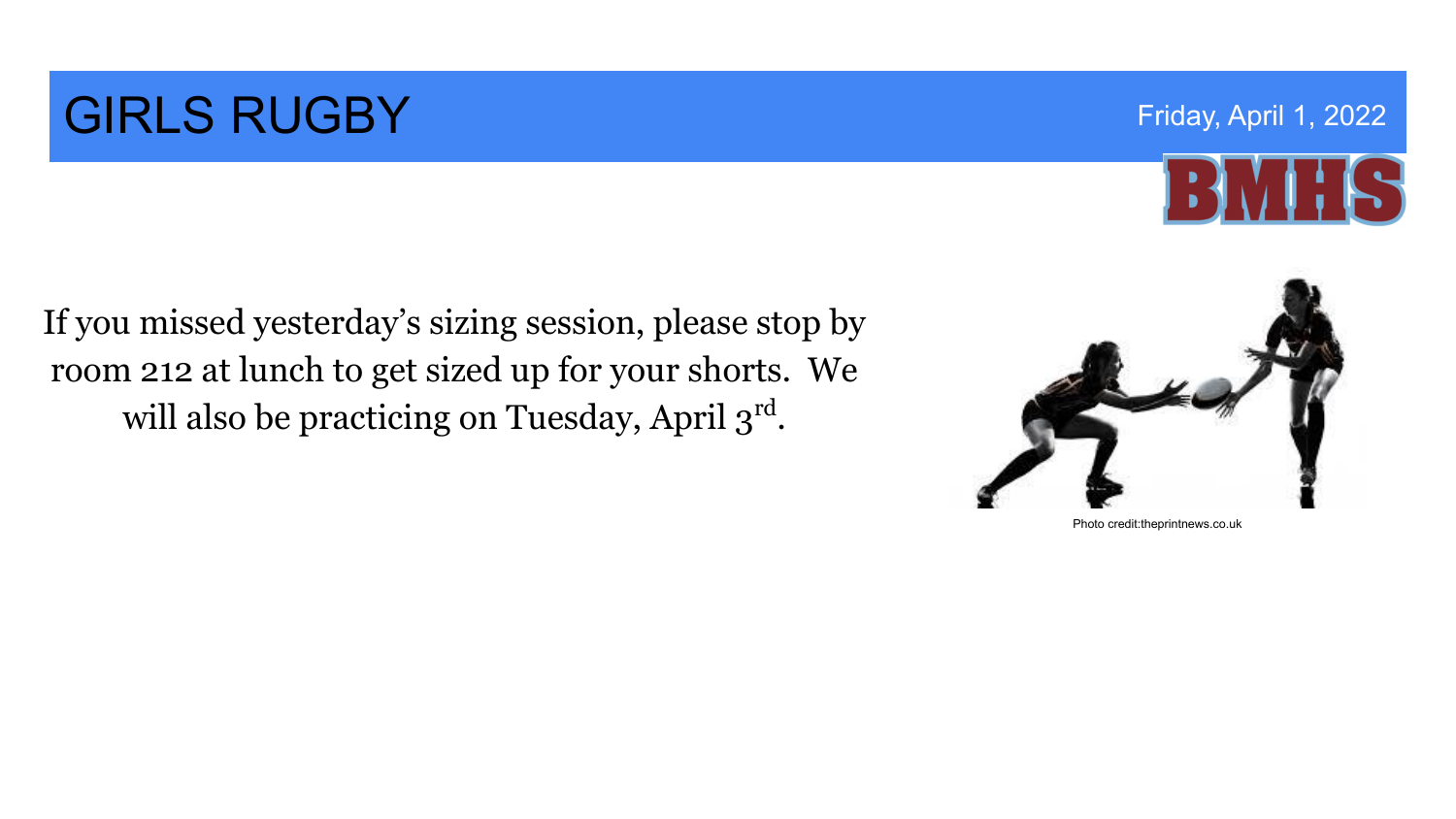#### CULTURAL DIVERSITY FASHION SHOW Friday, April 1, 2022

Let's celebrate our threads, our dreads, our scarves, our skirts, our shirts, our colours, our beads. Let's celebrate our cultural heritage together. This spring, the Equity Team is proud to announce Banting's first Cultural Diversity Fashion Show! If you or any of your friends are interested in participating, please follow the QR code on our posters around school or visit Room 138 or 216.



Photo credit:everbrite.com

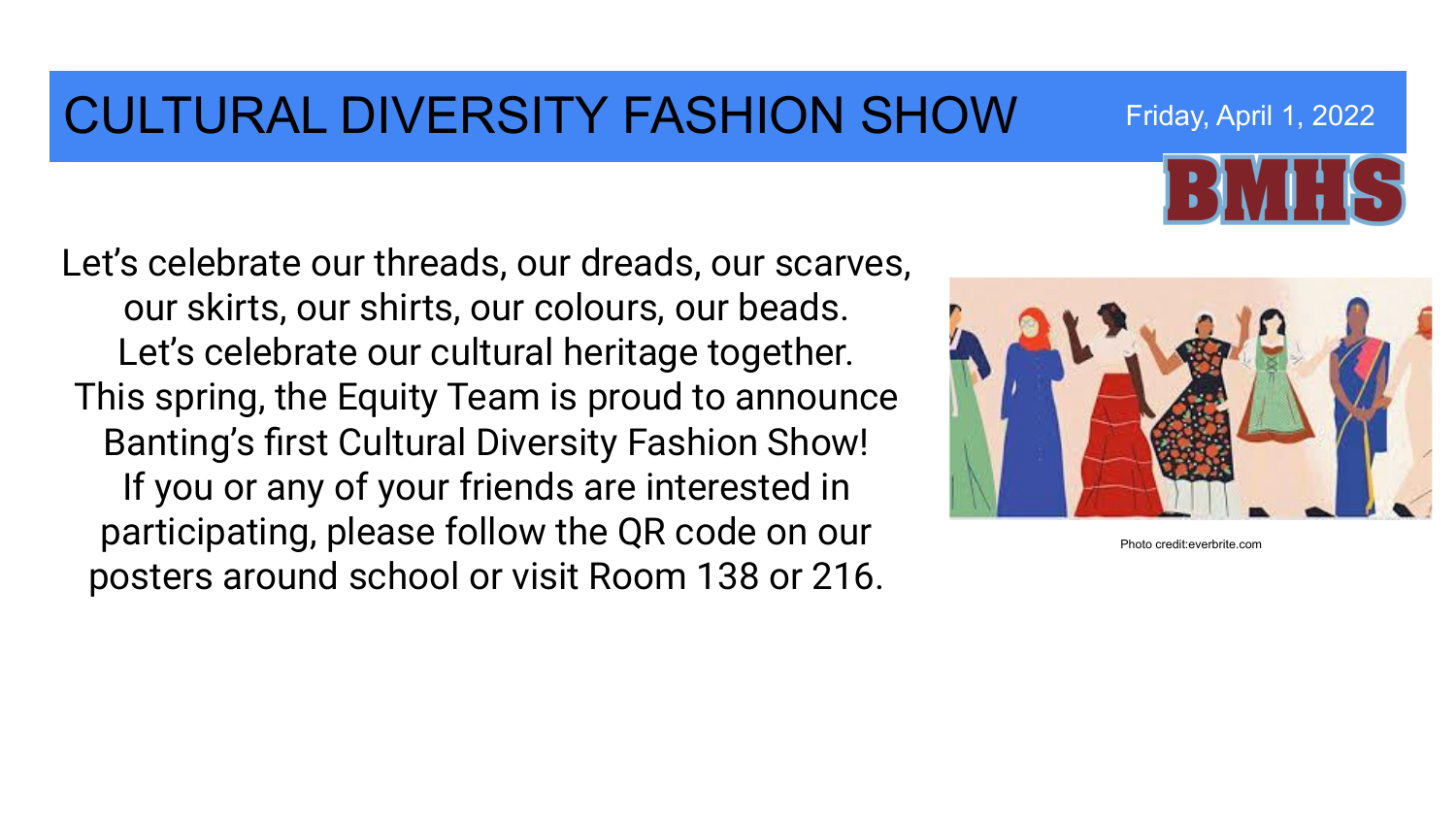#### WELLNESS Friday, April 1, 2022

#### **YOUTH WELLNESS Virtual Mindfulness Group**

Join us weekly on Tuesdays at 3:30pm starting April 5th, 2022 for a 4-week Mindfulness Group on Zoom

- > Learn about mindfulness and develop mindfulness skills to reduce stress and improve mental health and wellness
- $\triangleright$  Take a mindful break in your day to learn and participate in new mindfulness practices each week
- > Bring mindfulness techniques and practices into your daily lives
- > For South Simcoe youth, ages 14-17

#### > Participating youth will receive a gift card!

To register, please contact: YouthCALL at 705.790.2338 (call or text) or YouthCALL@cfssc.ca

For more information, please contact: Jenny at 905.505.1724 or jhaggart@cmha-yr.on.ca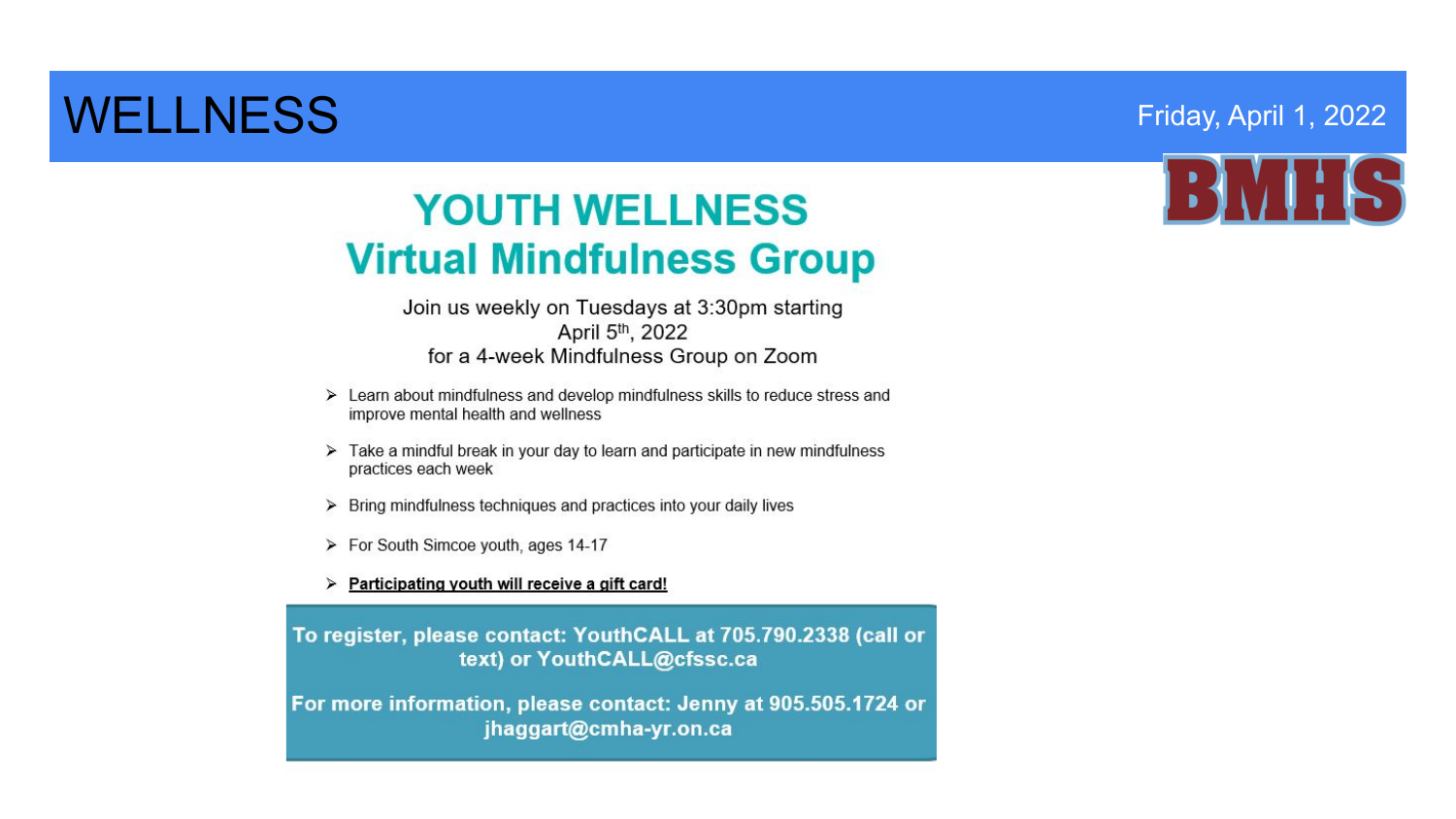#### STUDENT SENATE THE RESERVE TO A RESERVE THE RESERVE TO A REPORT OF THE RESERVE TO A RESERVE THE RESERVE TO A RESERVE THE RESERVE TO A REPORT OF THE RESERVE TO A REPORT OF THE RESERVE TO A REPORT OF THE RESERVE TO A REPORT



STUDENT SENATE MEETING Date: **Friday, April 1, 2022**  Time: 3:00 p.m. – 4:30 p.m.

All Students are welcome to attend! Come check it out!

Join on Zoom: https://zoom.us/95101627230



**SENATE**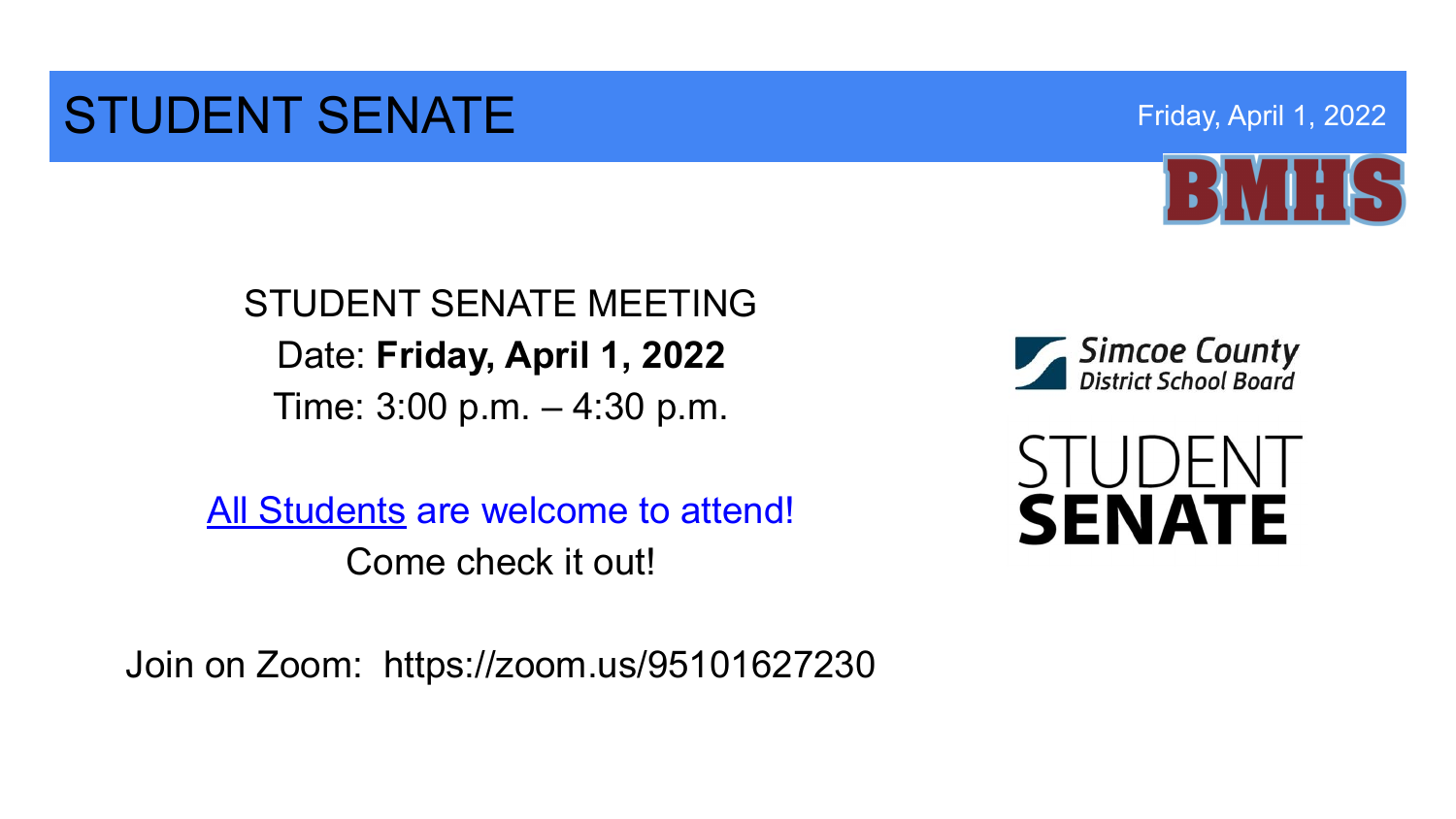### **OPEN MIC Example 2022 COPEN MIC COPEN MIC**

Are you interested in performing? Banting is hosting an Open Mic on Friday, April 1<sup>st</sup> at lunch in the cafeteria. Please sign up in the Arts office (Room 206) by Wednesday, March 30<sup>th</sup> to be involved. See you there!

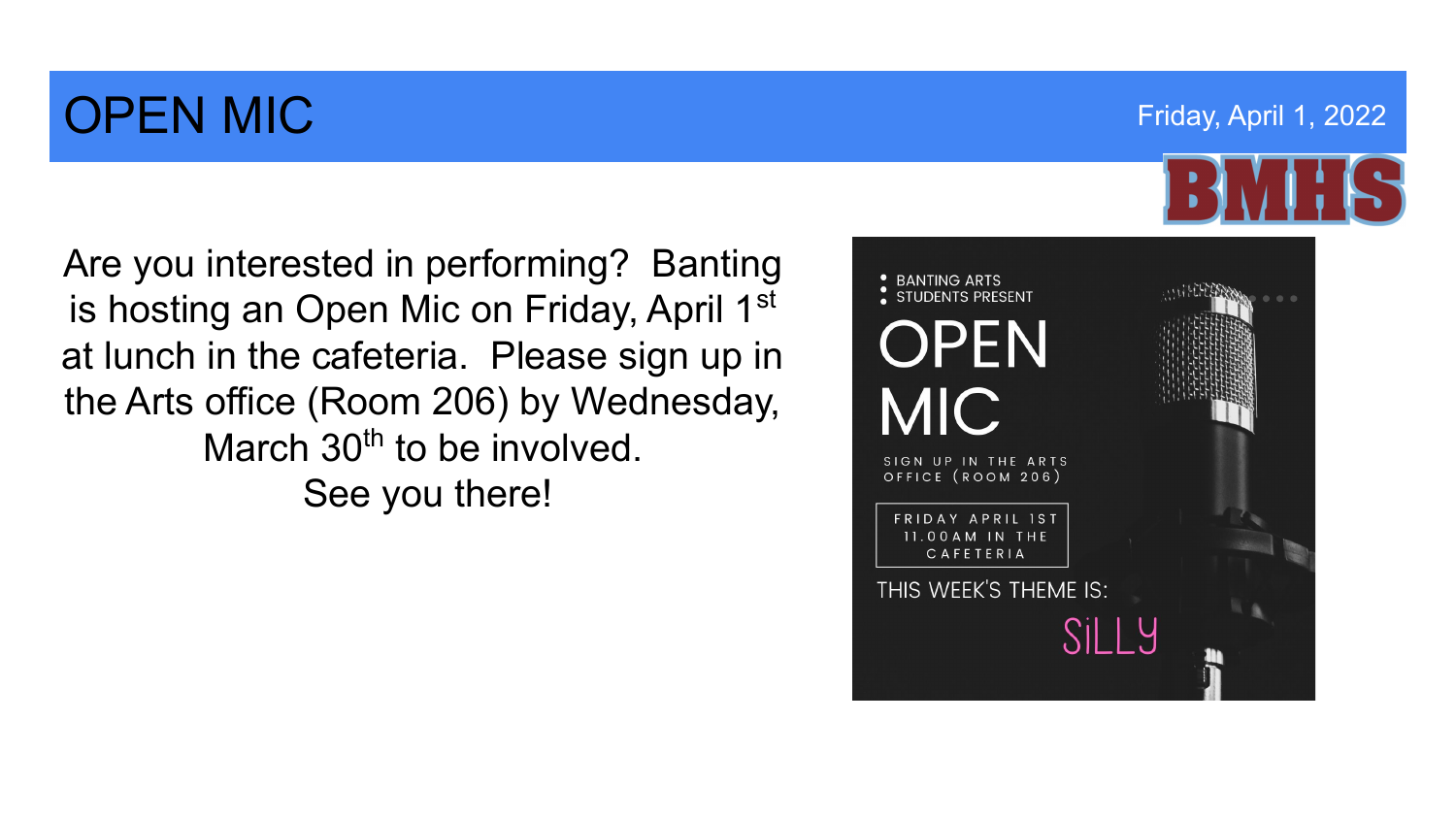#### **FUNDRAISER FUNDRAISER FUNDRAISER FRIDAY ADDENTIFY AND RESERVENT OF THE SERVER APRIL 1, 2022**

Hey Banting, got any old books you don't read and want to help fundraise for the life skills prom? Bring in all your old books and drop them in the box at the front of the library.



Photo credit:cliparts.zone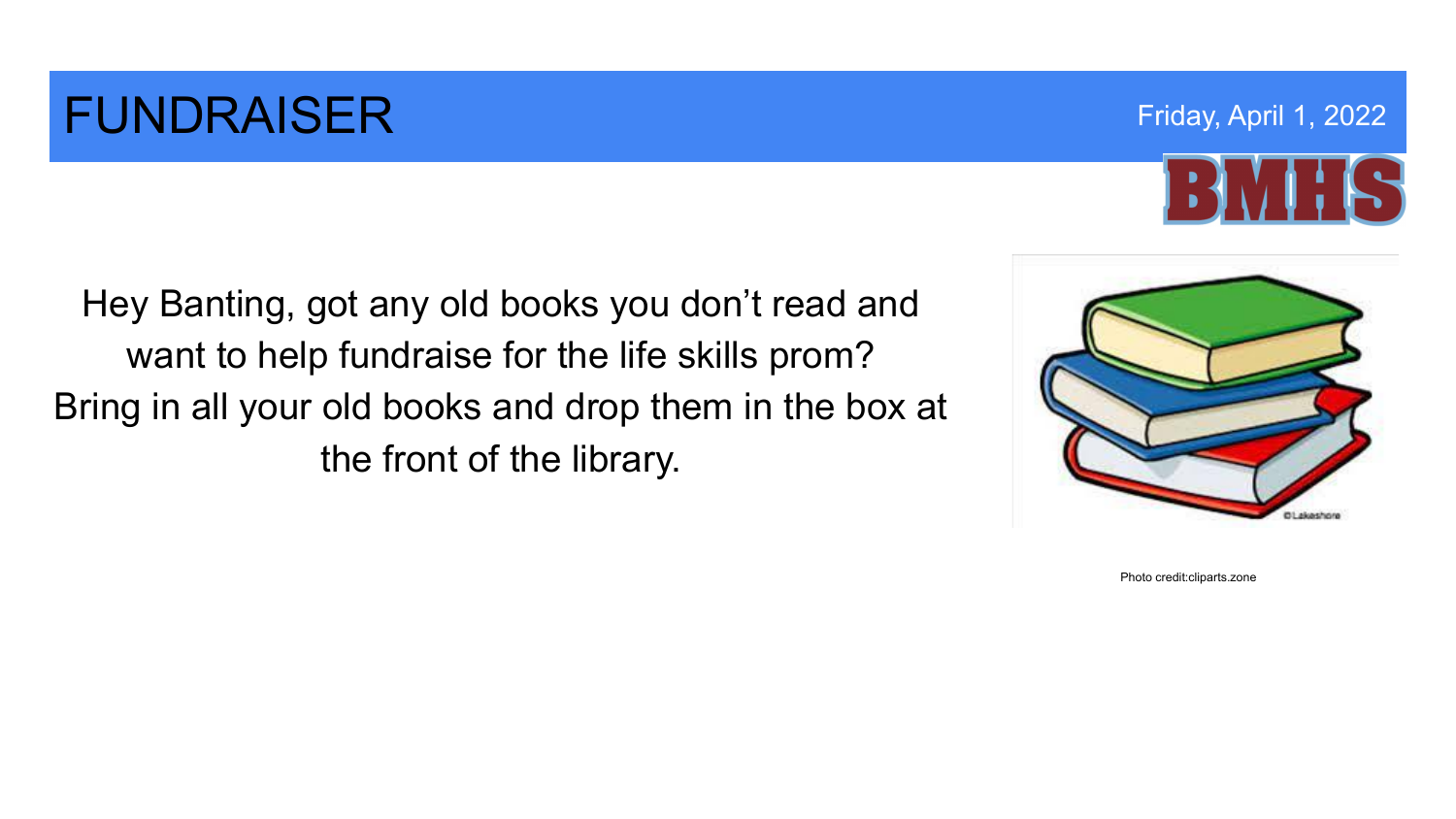**Attention all musicians!**

Music extra-curricular groups are back together after a very long break!

Do you play a wind instrument, or have you taken an instrumental music course at Banting? Then the Concert Band is the place for you! It meets Tuesday and Thursday after school in the music room, which is room 170 in the tech wing.

Do you like to sing? Are you an experienced vocalist? Or do you just like to sing in the shower? Either way, Glee is the place to be!

Glee is a multi-level choir that meets every Monday and Wednesday after school in room 170.

Be a part of the rebuilding of a legacy! These ensembles historically have toured, travelled, and won international competitions in various cities all over North America, including Montreal, Nashville, New York, Chicago, Boston, and Washington D.C. We will be doing so again, as soon as student travel opportunities are allowed. If music, friendship, travel and new experiences are of interest to you, come be a part of music at Banting!

See Mr. Kennedy or Mr. Heeley for more information and to sign up for an ensemble!